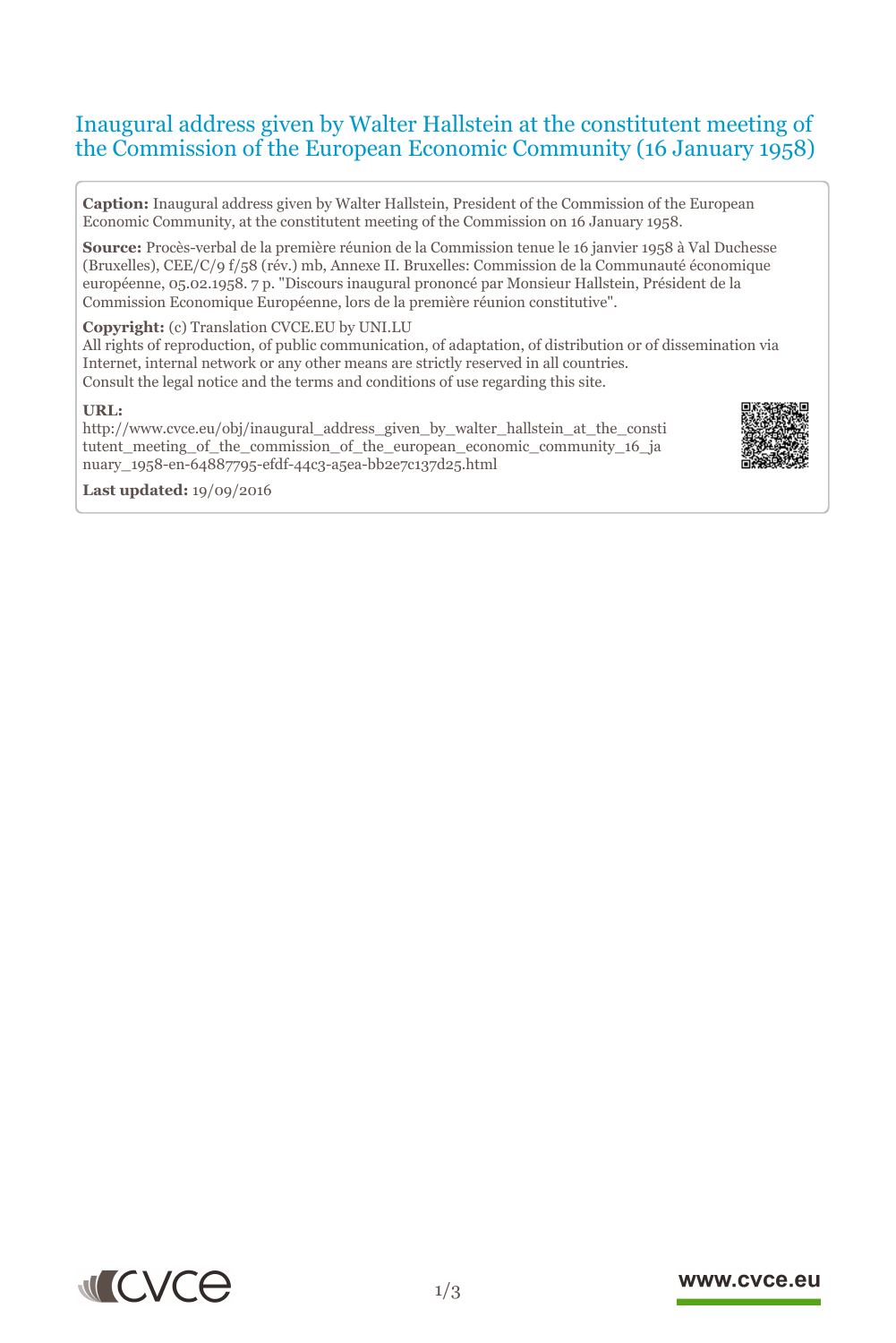# **Walter Hallstein's inaugural address to the constituent meeting of the Commission of the European Economic Community on 16 January 1958**

I hereby declare open the first meeting of the Commission of the European Economic Community.

Article 157(2) of the Treaty establishing the Common Market stipulates that:

'The Members of the Commission shall, in the general interest of the Community, be completely independent in the performance of their duties.'

Let us therefore perform the first duty assigned to us under the Treaty by making the following declaration:

'We hereby give a solemn undertaking that, both during and after our term of office, we shall respect the obligations arising therefrom and, in particular, our duty to behave with integrity and discretion as regards the acceptance, after we have ceased to hold office, of certain appointments or benefits.'

Gentlemen and colleagues,

In solemnly pronouncing these words, on behalf of us all as the Treaty requires, we acknowledge the essence of the obligations that we shall henceforth share.

By the 'essence' of our obligations we mean the fact that we serve Europe — Europe, rather than specific interests of any type whatever, be they national, professional, economic or personal.

Herein lies the difficulty of our task, yet here, too, is what endows it with a very special dignity.

We are the servants of the great ideal of European unity, which has found new and broader expression in our Community and in Euratom, alongside the working reality of the European Coal and Steel Community which has now been in operation for some years.

We know that the ongoing process of uniting Europe will not end here, so, at the same time, our work will serve to promote new development.

Among the institutions of the European Economic Community, our Commission is one of the most markedly supranational in character.

Yet its work will come to fruition only if it cooperates effectively with the other institutions, in particular with the Council of Ministers and the Parliamentary Assembly.

This is the path that we are resolved to take, both in the spirit of the Treaty and in a spirit of genuine comradeship.

It is our heartfelt wish that the organs of public opinion will follow our work with critical interest and help us to invest these new ideas with substance and abundant vitality.

Gentlemen, we meet here as a collegiate body.

Sadly, not all our members are in attendance today.

Mr Rasquin, our colleague from Luxembourg, is absent because of ill health.

We regret that he cannot be with us, and we wish him a speedy recovery.

Since we are a collegiate body, our success depends on our giving the following undertaking:



### www.cvce.eu